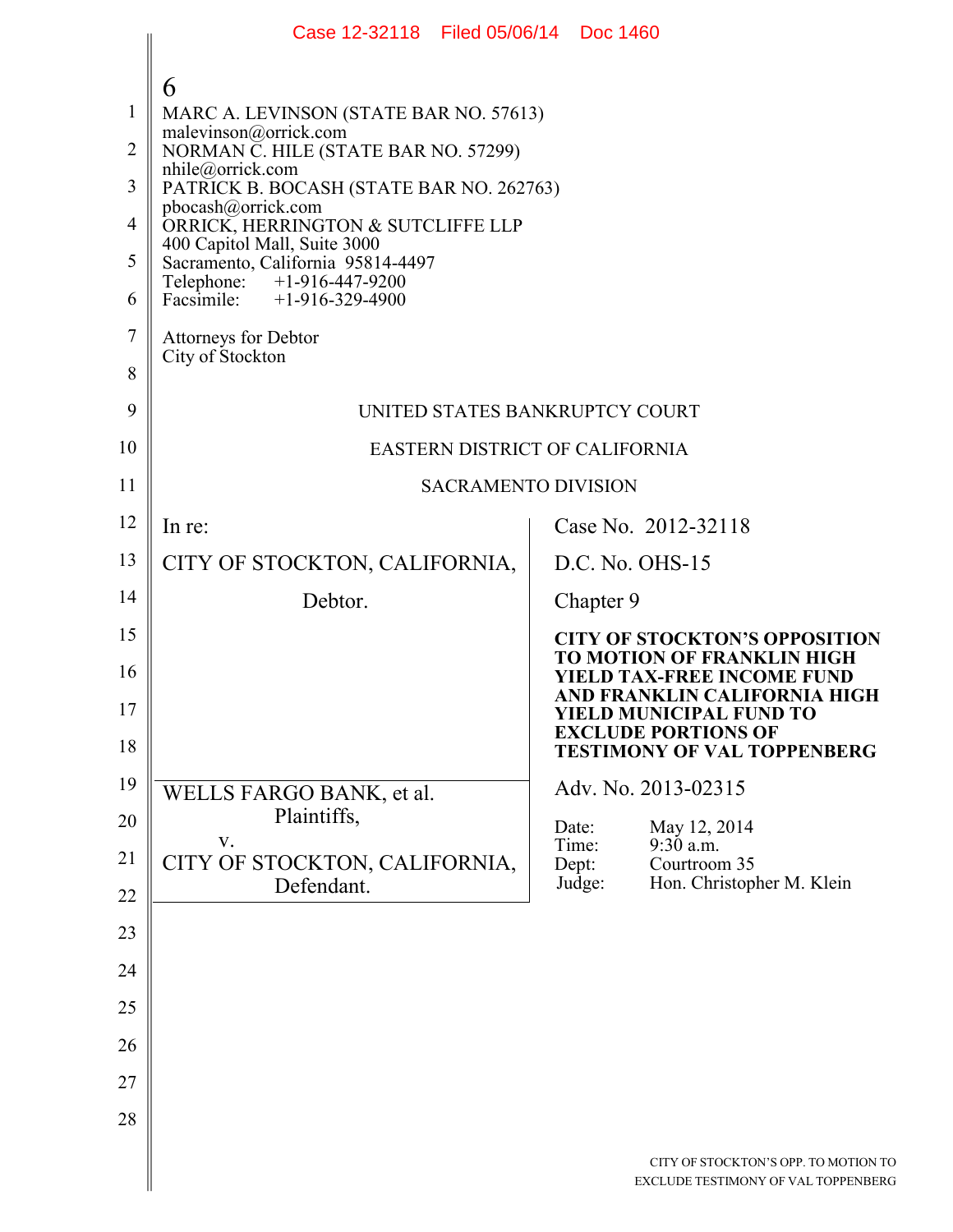#### Case 12-32118 Filed 05/06/14 Doc 1460

| $\mathbf{1}$   | Pursuant to paragraph 45 of the Order Governing The Disclosure And Use Of Discovery                                                                                                                                                                                        |  |  |
|----------------|----------------------------------------------------------------------------------------------------------------------------------------------------------------------------------------------------------------------------------------------------------------------------|--|--|
| $\overline{2}$ | Information And Scheduling Dates Related To The Trial In The Adversary Proceeding And Any                                                                                                                                                                                  |  |  |
| $\mathfrak{Z}$ | Evidentiary Hearing Regarding Confirmation Of Proposed Plan Of Adjustment ("Scheduling                                                                                                                                                                                     |  |  |
| $\overline{4}$ | Order"), as modified by paragraph 17 of the Order Modifying Order Governing The Disclosure                                                                                                                                                                                 |  |  |
| 5              | And Use Of Discovery Information And Scheduling Dates Related To The Trial In The                                                                                                                                                                                          |  |  |
| 6              | Adversary Proceeding And Any Evidentiary Hearing Regarding Confirmation Of Proposed Plan                                                                                                                                                                                   |  |  |
| $\overline{7}$ | Of Adjustment ("Modifying Order"), the City of Stockton, California ("City") hereby submits the                                                                                                                                                                            |  |  |
| 8              | following Opposition to the Motion of Franklin High Yield Tax-Free Income Fund And Franklin                                                                                                                                                                                |  |  |
| 9              | California High Yield Municipal Fund To Exclude Portions Of Testimony Of Val Toppenberg                                                                                                                                                                                    |  |  |
| 10             | (the "Exclusion Motion" filed by "Franklin"):                                                                                                                                                                                                                              |  |  |
| 11             | I.<br><b>INTRODUCTION</b>                                                                                                                                                                                                                                                  |  |  |
| 12             | Franklin's Exclusion Motion seeks to exclude portions of testimony contained in the                                                                                                                                                                                        |  |  |
| 13             | Direct Testimony Declaration of Val Toppenberg <sup>1</sup> on the basis that Toppenberg does not meet the                                                                                                                                                                 |  |  |
| 14             | standards to testify as a retained expert. As such, the Exclusion Motion completely misses the                                                                                                                                                                             |  |  |
| 15             | mark, because the City is not offering Toppenberg as a classic Rule 702 expert. Rather,                                                                                                                                                                                    |  |  |
| 16             | Toppenberg's testimony is offered under the longstanding rule that landowners <sup>2</sup> may testify as to                                                                                                                                                               |  |  |
| 17             | the value of their real property. As explained below, the owner of a piece of property is                                                                                                                                                                                  |  |  |
| 18             | <i>automatically</i> qualified to offer an opinion as to the value of its land. Moreover, such opinions                                                                                                                                                                    |  |  |
| 19             | may be based on the hearsay opinions of others, in addition to the personal knowledge of the                                                                                                                                                                               |  |  |
| 20             | landowner. The bulk of the Exclusion Motion is thus off point. Toppenberg's testimony as to the                                                                                                                                                                            |  |  |
| 21             | City's view of the value of its properties is entirely proper, and the Exclusion Motion should be                                                                                                                                                                          |  |  |
| 22             | denied. $3$                                                                                                                                                                                                                                                                |  |  |
| 23             | Direct Testimony Declaration Of Val Toppenberg In Support Of Confirmation Of First Amended Plan For The                                                                                                                                                                    |  |  |
| 24             | Adjustment Of Debts Of City Of Stockton, California (the "Declaration" or "DTD").<br>$2$ The landowner in this case is, of course, the City, and Toppenberg's testimony as to the value of the properties is                                                               |  |  |
| 25<br>$\sim$   | made on behalf of the City.<br>As it has in other exclusion motions, Franklin misleadingly claims that the City definitively identified Toppenberg<br>(and others) as an expert witness pursuant to $26(a)(2)(C)$ . Exclusion Motion, at 2. This is not the case. The City |  |  |

<sup>26</sup> 27 made clear in its witness lists and in its precautionary Disclosure Of Non-Retained Expert Testimony Pursuant To Federal Rule Of Civil Procedure 26(a)(2)(C) that it did not believe or concede that Toppenberg was an expert and

that such disclosures were made "in an abundance of caution." *See* Declaration of Joshua D. Morse In Support Of Motions of Franklin High Yield Tax-Free Income Fund And Franklin California High Yield Municipal Fund To

<sup>28</sup> Exclude Portions Of Testimony of K. Dieker, V. Toppenberg, R. Smith, and R. Leland, And Motions To Exclude Testimony Of M. Cera And T. Nelson, Ex. A (March 18, 2014 version), at 2; Ex. B, at 4; Ex. N, at 4-5.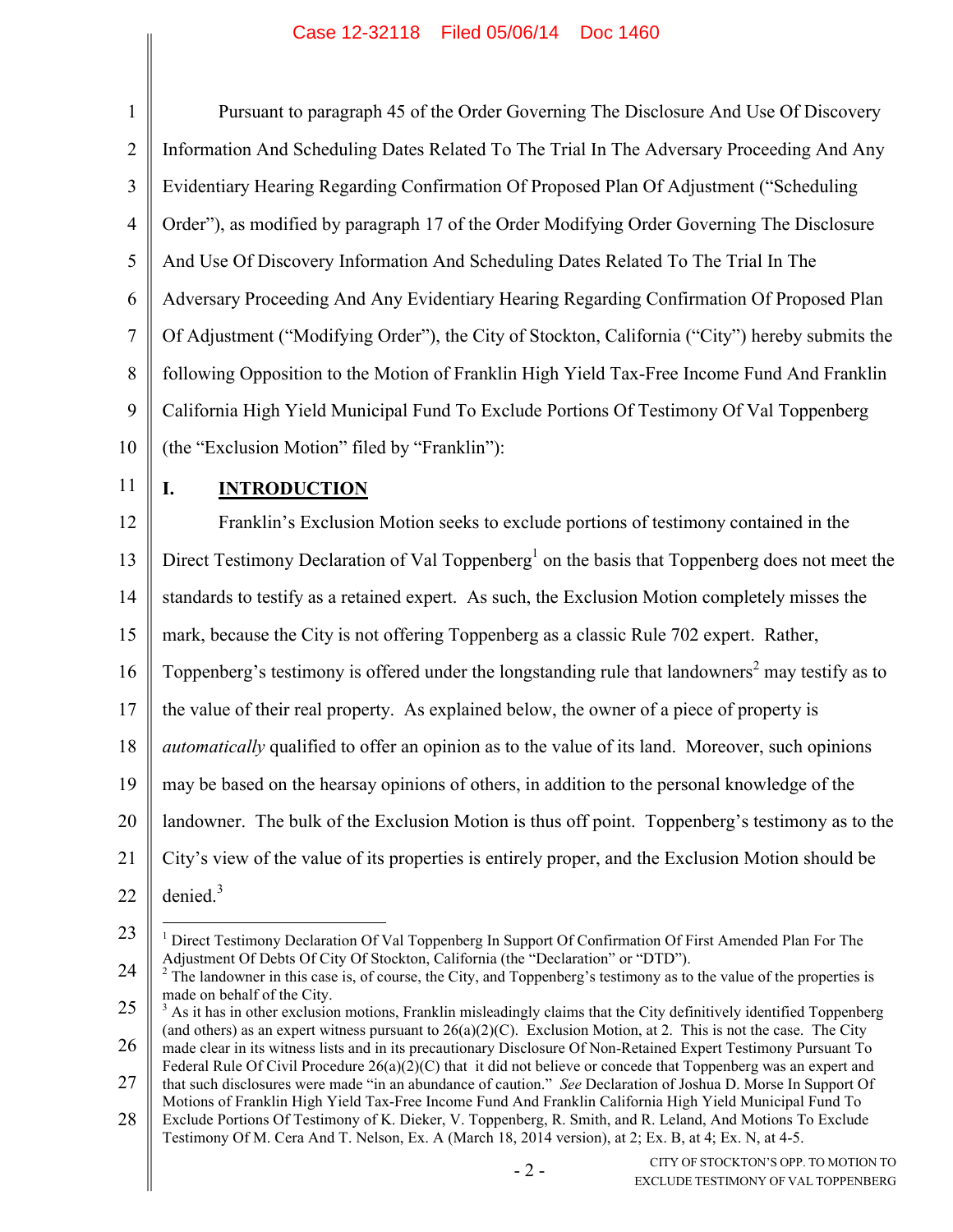# **II. ARGUMENT**

2

1

### **A. Toppenberg's Testimony Is Admissible Under FRE 702 Because Property Owners Are Presumed Qualified to Testify to the Value of their Property**

3 4 5 6 7 8 9 10 11 12 13 14 15 Franklin's motion overlooks the time-honored rule that "the opinion testimony of a landowner as to the value of his land is admissible *without further qualification*. Such testimony is admitted because of the presumption of special knowledge that arises out of ownership of the land." *United States v. 329.73 Acres of Land, Situated in Grenada & Yalobusha Counties., Miss.*, 666 F.2d 281, 284 (5th Cir. 1982) (emphasis added) (citation omitted); *see also United States v. 10,031.98 Acres of Land, More or Less, Situate in Las Animas Cnty., Colo.*, 850 F.2d 634, 636- 37, 639-40 (10th Cir. 1988) (collecting cases) ("[A]n owner, because of his ownership, is presumed to have special knowledge of the property and may testify as to its value."). As the Advisory Committee's Notes to Rule 702 explain, "within the scope of the rule are not only experts in the strictest sense of the word … but also the large group sometimes called 'skilled' witnesses, such as bankers or *landowners testifying to land values*." Fed. R. Evid. 702 advisory committee's note (1972) (emphasis added). A landowner is thus "automatically qualified to give [valuation] testimony." *LaCombe v. A-T-O, Inc.*, 679 F.2d 431, 434 (5th Cir. 1982)

17 18 19 20 21 22 23 24 25 26 27 This automatic qualification does not require the testifying landowner to meet the standards of a retained expert. For instance, in *Tamen v. Alhambra World Inv. (In re Tamen)*, 22 F.3d 199 (9th Cir. 1994), the Ninth Circuit affirmed a bankruptcy court's ruling permitting the plaintiff to provide expert testimony regarding damages from the premature sale of his property. *Id.* at 206 (citing Fed. R. Evid. 702 advisory committee's note (1972)). In challenging the admissibility of this testimony, the defendants stressed that "Tamen had little previous experience in property development and that his only previous venture was unsuccessful." *Id.* at 206 n.4. The Court rejected this argument and explained that while the trier of fact "was free to consider these allegations in assessing Tamen's credibility," they did not render his testimony inadmissible. *Id.* Here, similar to the argument rejected in *Tamen*, Franklin attacks Toppenberg's qualifications and the basis for his valuation testimony. Exclusion Motion, at 5-11. But Franklin's arguments go to weight, not admissibility. *See id.*; *see also 10,031.98 Acres of Land*,

28

16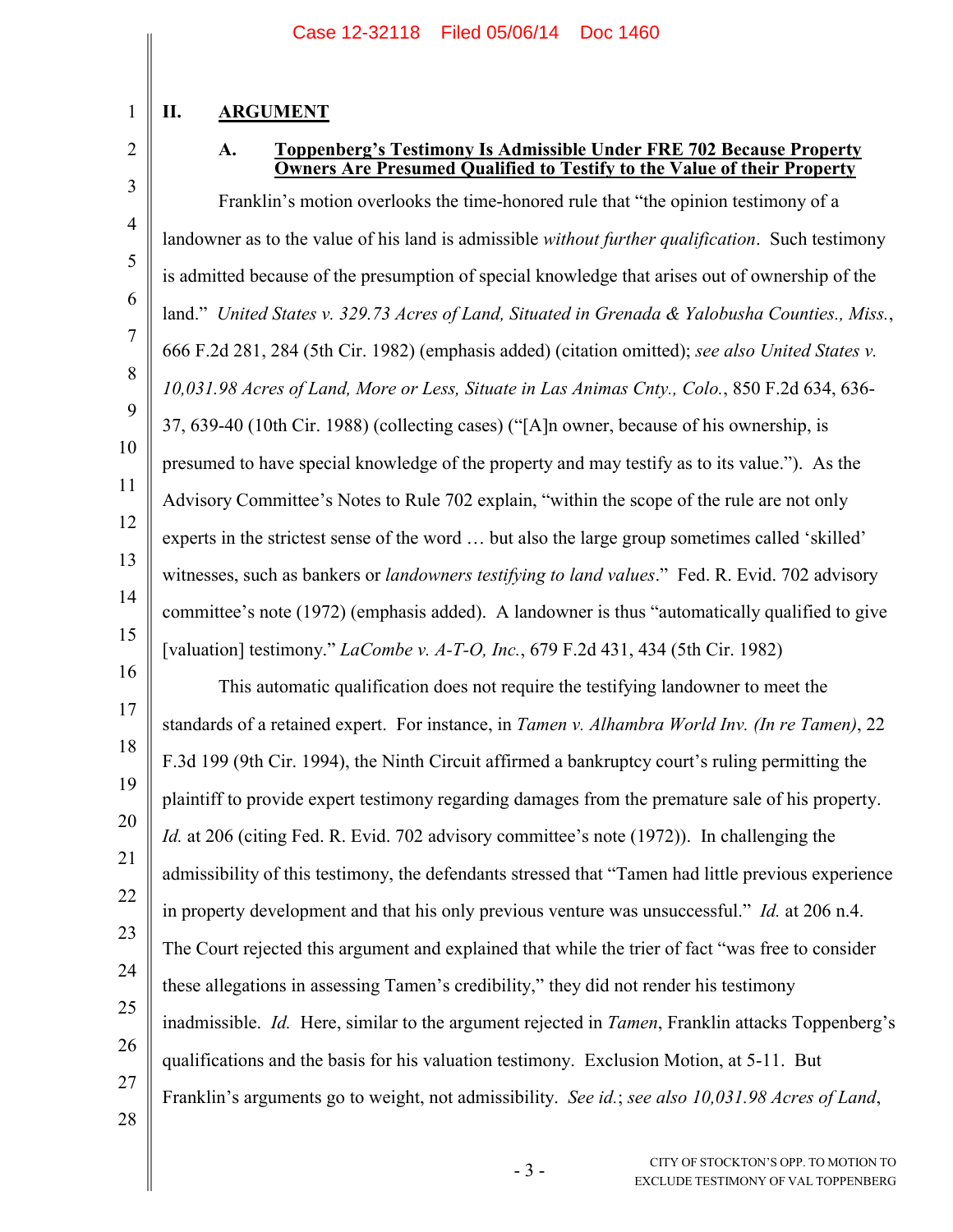1 2 3 4 850 F.2d 639-40 (the basis for a property owner's valuation opinion goes to the weight of the testimony, not its admissibility) (collecting cases). Toppenberg's testimony is therefore admissible as the opinion of the City as to the value of its land without any further showing being necessary. 4

5

#### **B. Landowners May Base Their Opinion Of The Value Of Their Property On The Hearsay Opinions Of Others.**

6 7 8 9 10 11 12 13 14 15 16 17 18 19 20 21 Franklin is also incorrect to argue that Toppenberg may not rely on the opinions of two appraisers retained by the City, Kenneth Hopper of Real Property Analysts and Kevin Ziegenmeyer of Seevers Jordan Ziegenmeyer. Exclusion Motion, at 7-11. Courts have repeatedly held that property owners may rely on the hearsay opinions of others in forming and expressing their opinions regarding the value of their property. *See Robinson v. Watts Detective Agency, Inc.*, 685 F.2d 729, 739 (1st Cir. 1982) (owner permitted to give estimate of property value based in part on hearsay); *Hornick v. Boyce*, 280 F. App'x 770, 774 (10th Cir. 2008) (unpublished) (property owner properly based his value opinion on "second-hand information that he obtained from two real estate brokers"); *In re Young*, 390 B.R. 480, 492 (Bankr. D. Me. 2008) (property owner's opinion based in part on two third-party appraisals). If the law were otherwise, few property owners could provide admissible valuation testimony: "In nearly every instance, a landowner … takes into account facts that he knows only by hearsay …. If the witness' candid admission that he has considered such matters destroys his testimony, only a dishonest or an illinformed witness can give an admissible opinion about the value of property." *LaCombe*, 679 F.2d at 435 (quoting *D.C. Redevelopment Land Agency v. Thirteen Parcels of Land*, 534 F.2d 337, 343 n.15 (D.C. Cir. 1976)).

- 22
- 23
- 24

Franklin's citation to *Imperial* is off point. Exclusion Motion, at 7-8 (citing *In re Imperial* 

<sup>25</sup> *Credit Indus., Inc. Sec. Litig.*, 252 F. Supp. 2d 1005 (C.D. Cal. 2003)). In that case, the plaintiff's  $\overline{a}$ <sup>4</sup> As an independent alternative, landowner valuation testimony also is admissible as lay opinion testimony. Lay

<sup>26</sup> 27 opinion testimony is admissible if it is "(a) rationally based on the witness's perception; (b) helpful to clearly understanding the witness's testimony or to determining a fact in issue; and (c) not based on scientific, technical, or other specialized knowledge within the scope of Rule 702." Fed. R. Evid. 701. As observed by the Advisory

Committee Note to FRE 701: "[M]ost courts have permitted the owner or officer of a business to testify to the value or projected profits of the business, without the necessity of qualifying the witness as an accountant, appraiser, or

<sup>28</sup> similar expert." Fed. R. Evid. 701 Advisory Committee's Note (2000).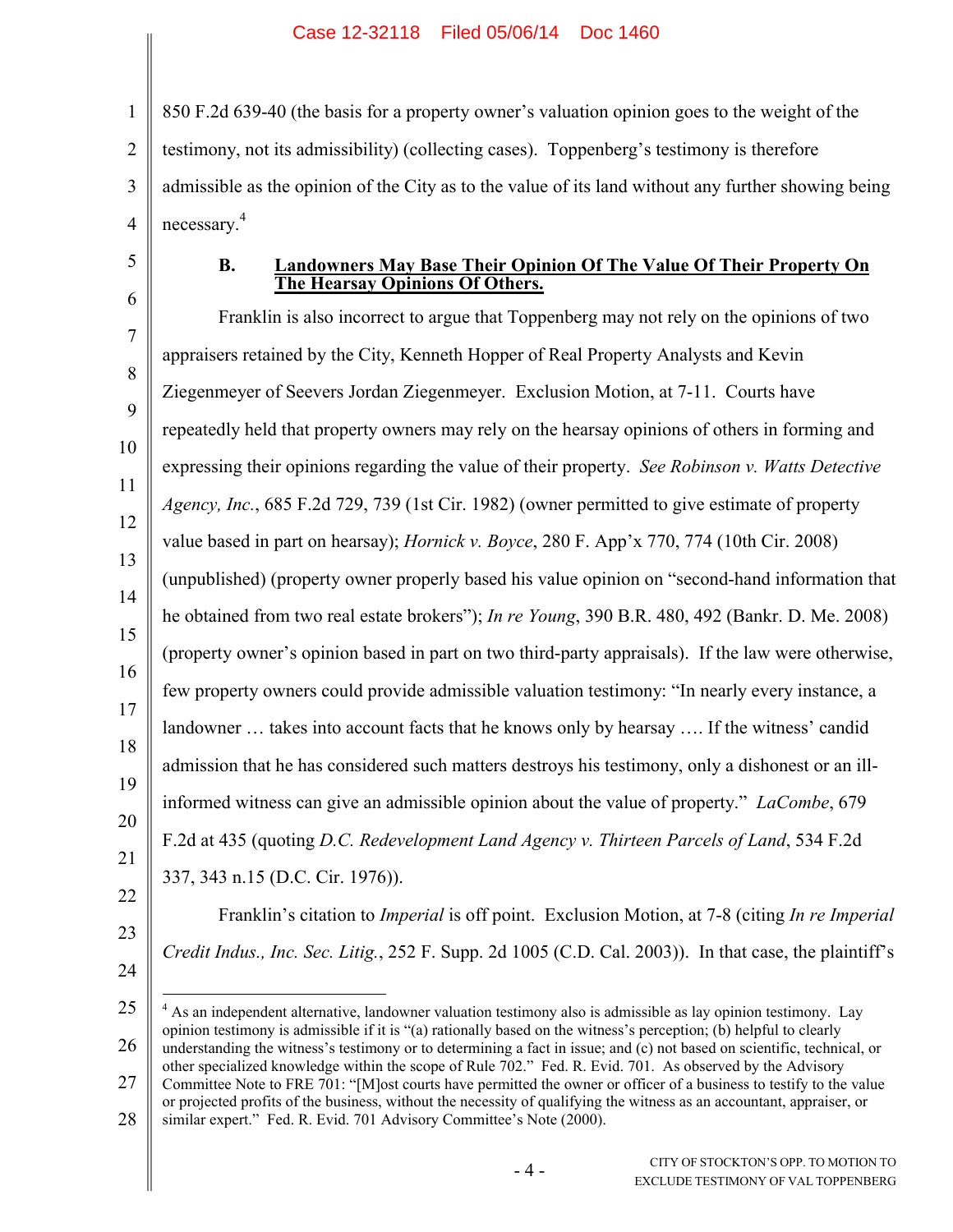# Case 12-32118 Filed 05/06/14 Doc 1460

| $\mathbf{1}$   | accounting expert relied on excerpts from another expert's report, which was prepared for a                 |  |  |
|----------------|-------------------------------------------------------------------------------------------------------------|--|--|
| $\overline{2}$ | separate litigation. The facts in this case could hardly be more different. Toppenberg is not               |  |  |
| $\mathfrak{Z}$ | testifying as an expert, but on behalf of the City as landowner; the opinions he received from              |  |  |
| $\overline{4}$ | Hopper and Ziegenmeyer were not a part of an expert report prepared for litigation; and the                 |  |  |
| 5              | appraisal opinions relied upon were not related to an entirely separate case. Dura and James                |  |  |
| 6              | Wilson Associates are similarly inapplicable, again because those cases deal with the testimony of          |  |  |
| $\tau$         | retained experts, and not landowners. Exclusion Motion, at 7 (citing Dura Auto Sys. of Ind., Inc.           |  |  |
| $8\,$          | v. CTS Corp., 285 F.3d 609 (7th Cir. 2002); In re James Wilson Associates, 965 F.2d 160 (7th                |  |  |
| 9              | Cir. 2992)). Cases that have directly considered the issue of whether a landowner may base its              |  |  |
| 10             | valuation opinion on hearsay statements have ruled in the affirmative.                                      |  |  |
| 11             | Thus, while Hopper and Ziegenmeyer opinions were not the sole basis for Toppenberg's                        |  |  |
| 12             | testimony, they are properly incorporated into said testimony.                                              |  |  |
| 13             | <b>Toppenberg's Testimony Is Reliable And Helpful.</b><br>$C_{\bullet}$                                     |  |  |
| 14             | In addition to being admissible, Toppenberg's testimony is also reliable and helpful to the                 |  |  |
| 15             | Court. For one, Franklin's suggestion that Toppenberg's conversations with professional                     |  |  |
| 16             | appraisers renders his testimony less valuable is misplaced. To the contrary, as recognized in              |  |  |
| 17             | LaCombe and D.C. Redevelopment Land Agency, a landowner would be foolish not to seek the                    |  |  |
| 18             | opinion of professionals. Even more important, Franklin's singular focus on the opinions                    |  |  |
| 19             | Toppenberg received from two appraisers obscures the fact that those opinions were just one                 |  |  |
| 20             | piece of information relied upon in Toppenberg's DTD. As described in the Declaration,                      |  |  |
| 21             | Toppenberg in fact relied on a number of factors in concluding that a leasehold interest in the             |  |  |
| 22             | properties would have essentially no value.                                                                 |  |  |
| 23             | First, Toppenberg considered the historical performance of the properties: Swenson Golf                     |  |  |
| 24             | Course, Van Buskirk Golf Course, and Oak Park. As described in Toppenberg's Declaration,                    |  |  |
| 25             | each of these properties has operated at a loss, before factoring in debt service, for each of the last     |  |  |
| 26             | five years. Toppenberg DTD $\P$ 2. Moreover, in the aggregate, these properties have lost money             |  |  |
| 27             | since at least as far back as FY 2005-06, as relatively minor positive cash flow at Swenson was             |  |  |
| 28             | swallowed up by losses at the other properties. <i>Id.</i> As a result, for the last several years the City |  |  |
|                | CITY OF STOCKTON'S OPP. TO MOTION TO<br>с                                                                   |  |  |